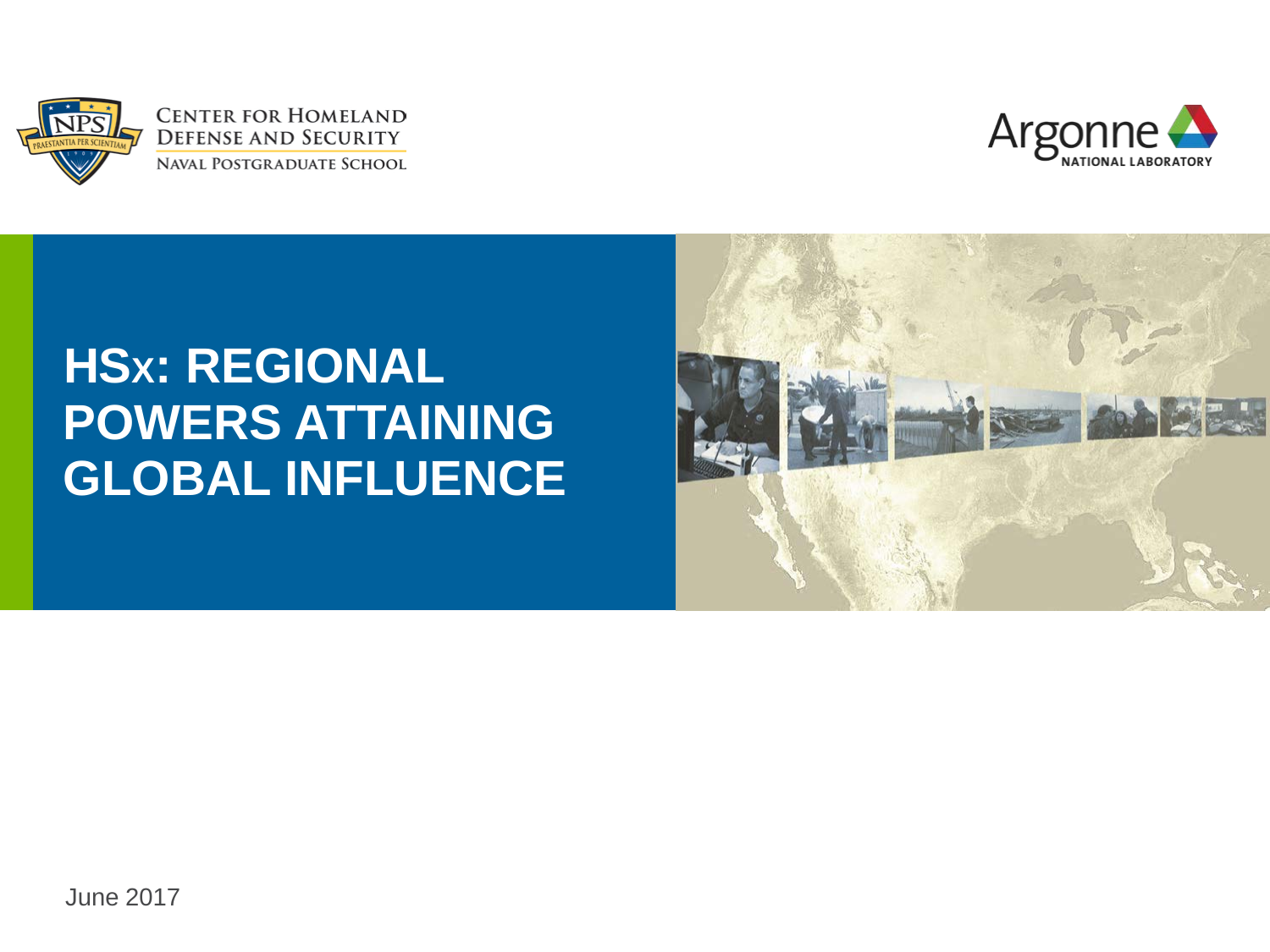#### **CONTEXT**

- There is some dispute over what exactly constitutes a regional power; generally speaking, however, a regional power is a state that enjoys significant influence within a particular region of the world, but that has not reached the ability to influence policies and economies globally.
	- Commonly cited regional powers = Brazil, Russia, India, China, South Africa (BRICS).
	- Countries such as US, UK, etc. typically categorized as traditional global powers rather than regional powers (even though they also exercise regional power).
	- These states are uniquely poised for increasing influence in an interdependent international system.
	- International influence takes a variety of forms including: a seat at the table in negotiations, the ability to influence policy outside of their state and region, and the ability to negotiate increasingly beneficial trade deals.





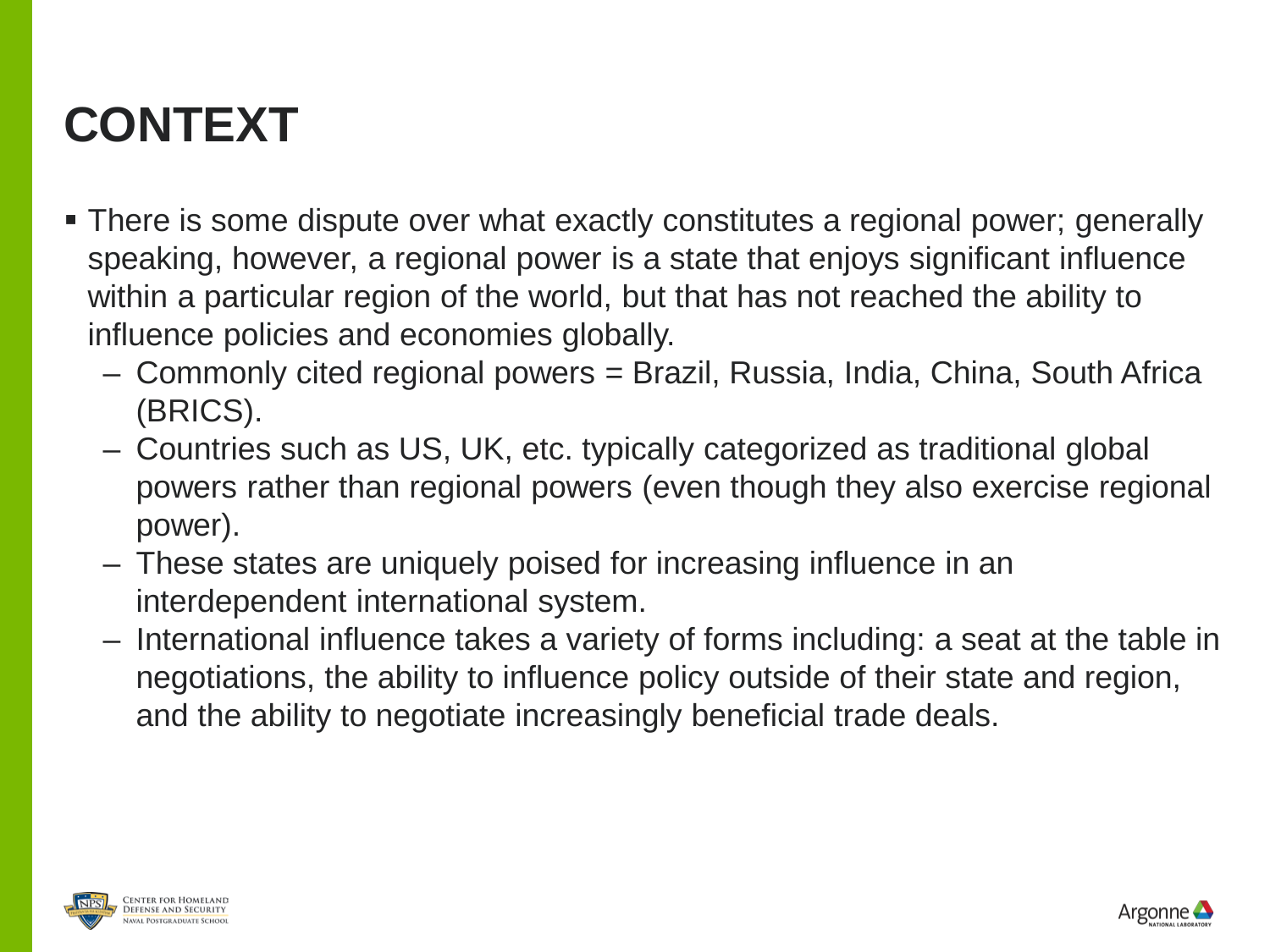# **CONTEXT (CONTINUED)**

- The increasing relevance of BRICS and other regional powers has a variety of political, social, economic, and security implications within the international system.
- The rise of these regional powers has been facilitated by technological advances, global interdependence, and lack of stable international hegemony in the 21st century.
- Traditional international powers in a multipolar system have a declining will and/or ability to exert global influence  $\rightarrow$  this often leaves a vacuum for regional powers to expand influence.
	- In the aftermath of unsuccessful global interventions by global powers (Vietnam War, Iraq War, etc.) traditional global powers are more hesitant to directly intervene in many regional situations.
	- This creates an opportunity for regional powers to become more heavily involved in situations that may have been handled by global powers such as the United States in the past.



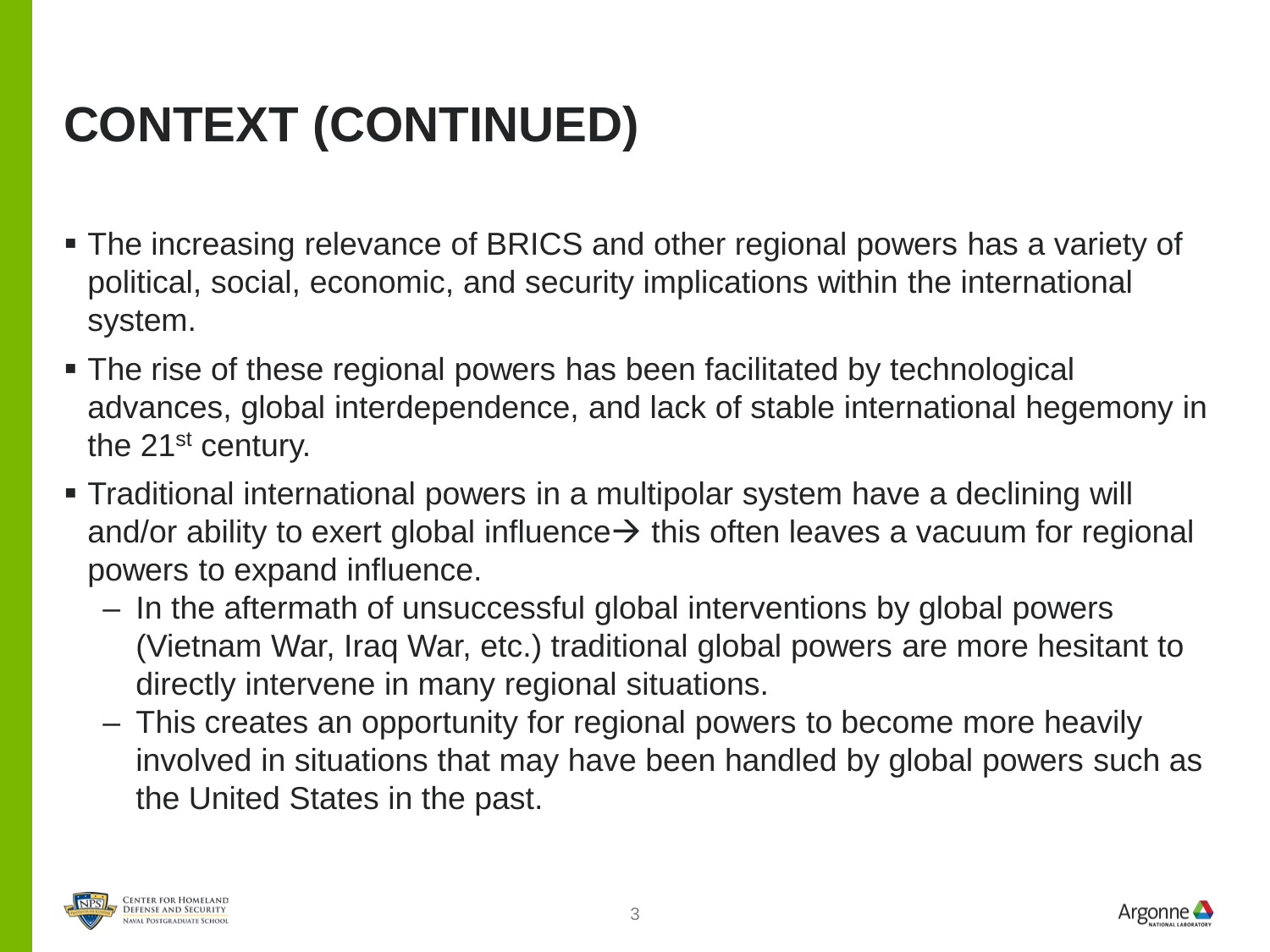### **CASE STUDY: BRAZIL**

- Brazil is one of the world's largest economies, and has widely been considered a regional power in South America.
- **From the late 19<sup>th</sup> century through World War II, Brazil attempted to gain global** power by seeking favorable relations with the United States and keeping South American nations at a distance.
	- The country was focused on becoming a global power rather than a strong regional actor.

"An underlying assumption pervading Brazilian thinking at the time was that one could become a major power without being a regional power"

—*Brazil as a Regional Power,* Woodrow Wilson International Center for Scholars





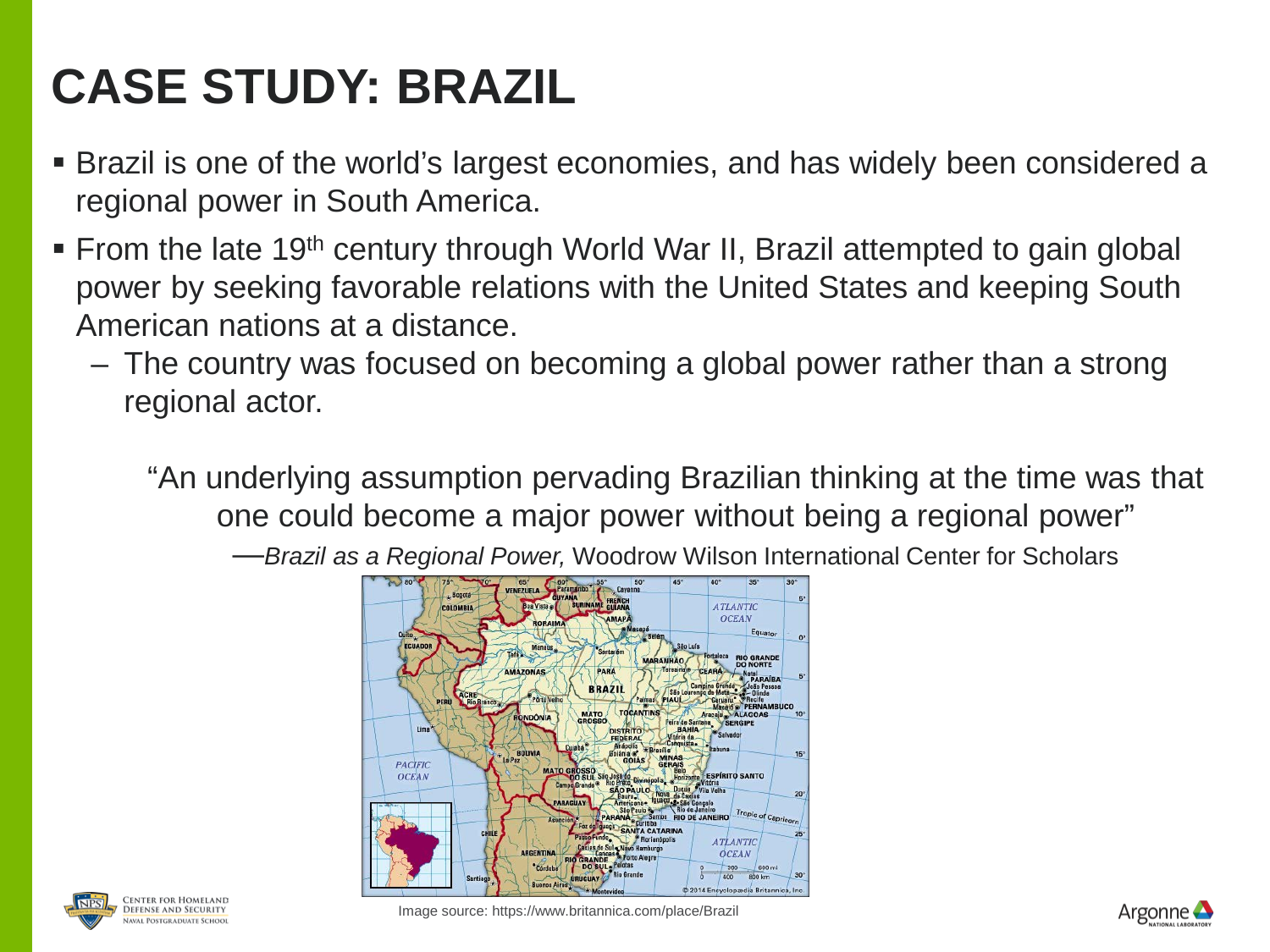### **CASE STUDY: BRAZIL (CONT'D)**

- 1970's: United States-Brazil relationship weakens and Brazil begins to engage strategically and deliberately in the region.
- Post-1970's: Brazil emerges definitively as a regional hegemon and some would argue as a global power as well.
	- Regional power moves: role in rigging Uruguay's elections & supporting Chile's coup.
	- Globally: increased economic power, focus on technology, promoting itself as a moderating global force, multipolarity means a relative increase in power.
- Brazil begins to recognize the benefits of engaging with its regional neighbors and establishing a solid regional hegemony.
- The only potential regional challenge to Brazil was Argentina—which was highly unstable in the late 1970s.
	- Thus Brazil becomes the *de facto* hegemon and increasingly involved in regional affairs.



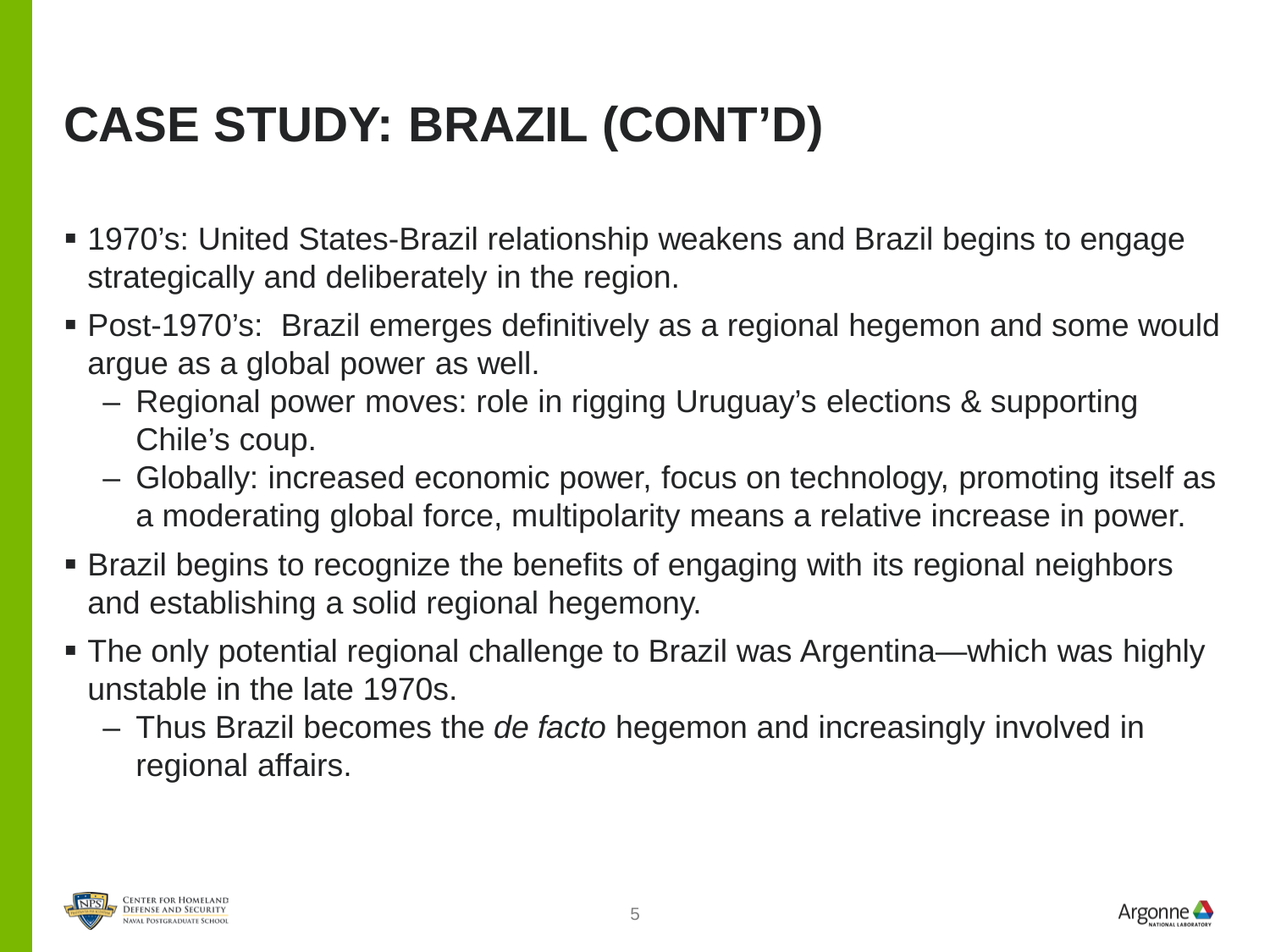### **CASE STUDY: BRAZIL (CONT'D)**

- Engagement in regional institutions and security projects; however, there are very clear limits to what the state has been able to achieve globally.
- Regional institutions are still weak.
	- Mercosur (South American trade bloc) is less coherent and carries less clout than it did in the late 20<sup>th</sup> century. This weakens not only the region's economic power but Brazil's power to use institutions to influence regional states.
- It could be argued that Brazil's regional hegemony is somewhat contested.
	- Colombia's ties to the United States may weaken Brazilian hegemony.
- Overall, Brazil is somewhat reluctant to take on a more active hegemonic role within the region. The issue is not that Brazil tries and fails to accomplish regional objectives, but that it often does not actively try in the first place.
- Some international clout, but Brazil still not considered a global "rule-maker" – Still undisputedly less powerful than traditional forces such as the United States, UK, Germany, etc.



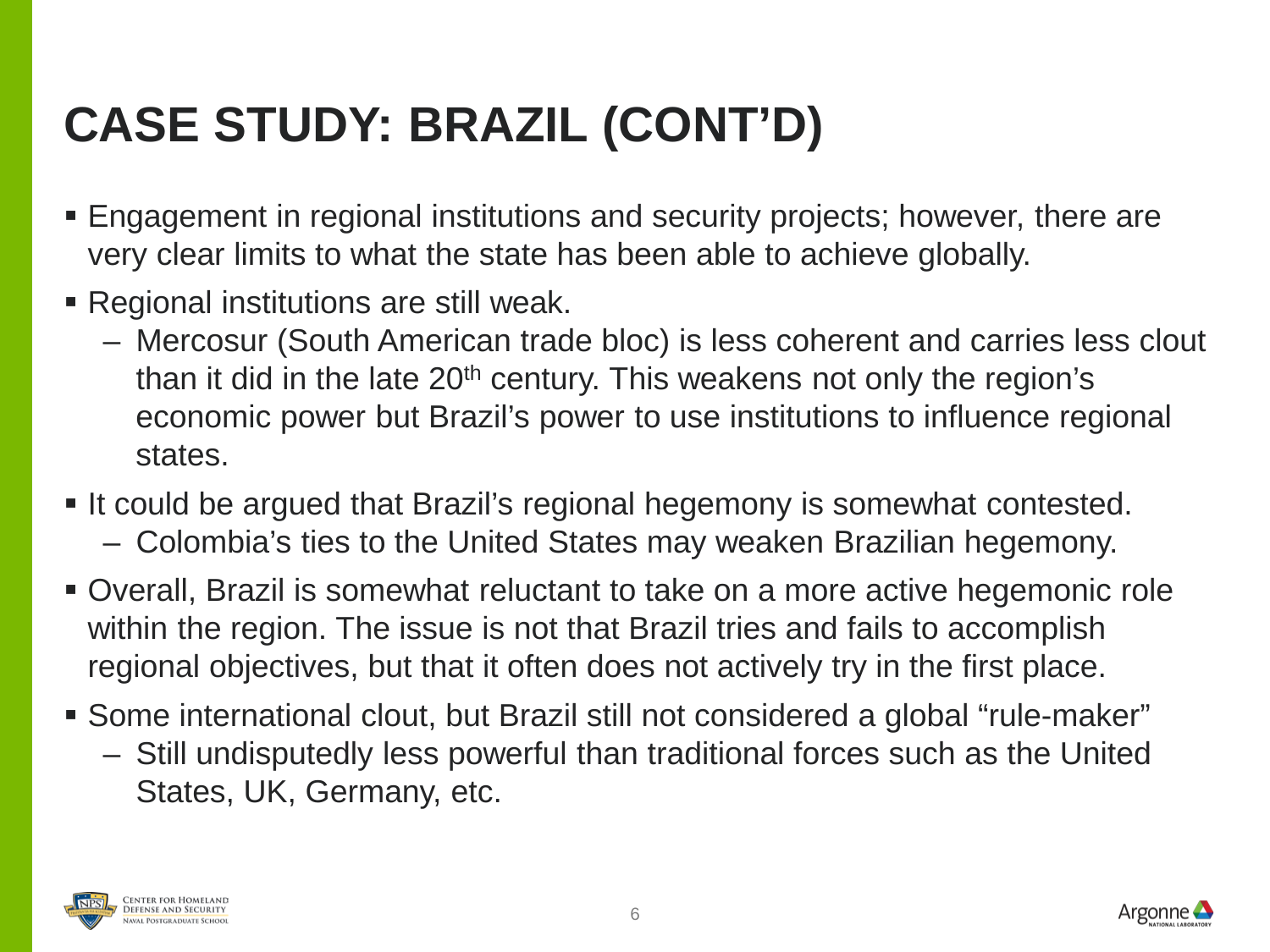#### **POLITICAL IMPLICATIONS**

- In the absence of international hegemony, global nonpolarity has emerged.
- Interdependent global policy makes it easier for regional hegemons to exert international influence.
- BRICS have growing political clout as their regions experience rapid development.
	- $-$  For example, Venezuela increasing trade with Brazil in the late 20<sup>th</sup> century in order to decrease reliance on the United States — this decreased/ counterbalanced U.S. power in the region
	- Regional powers can fill roles traditionally inhabited by global powers such as the United States (e.g., trade, alliances, brokering negotiations, etc.).



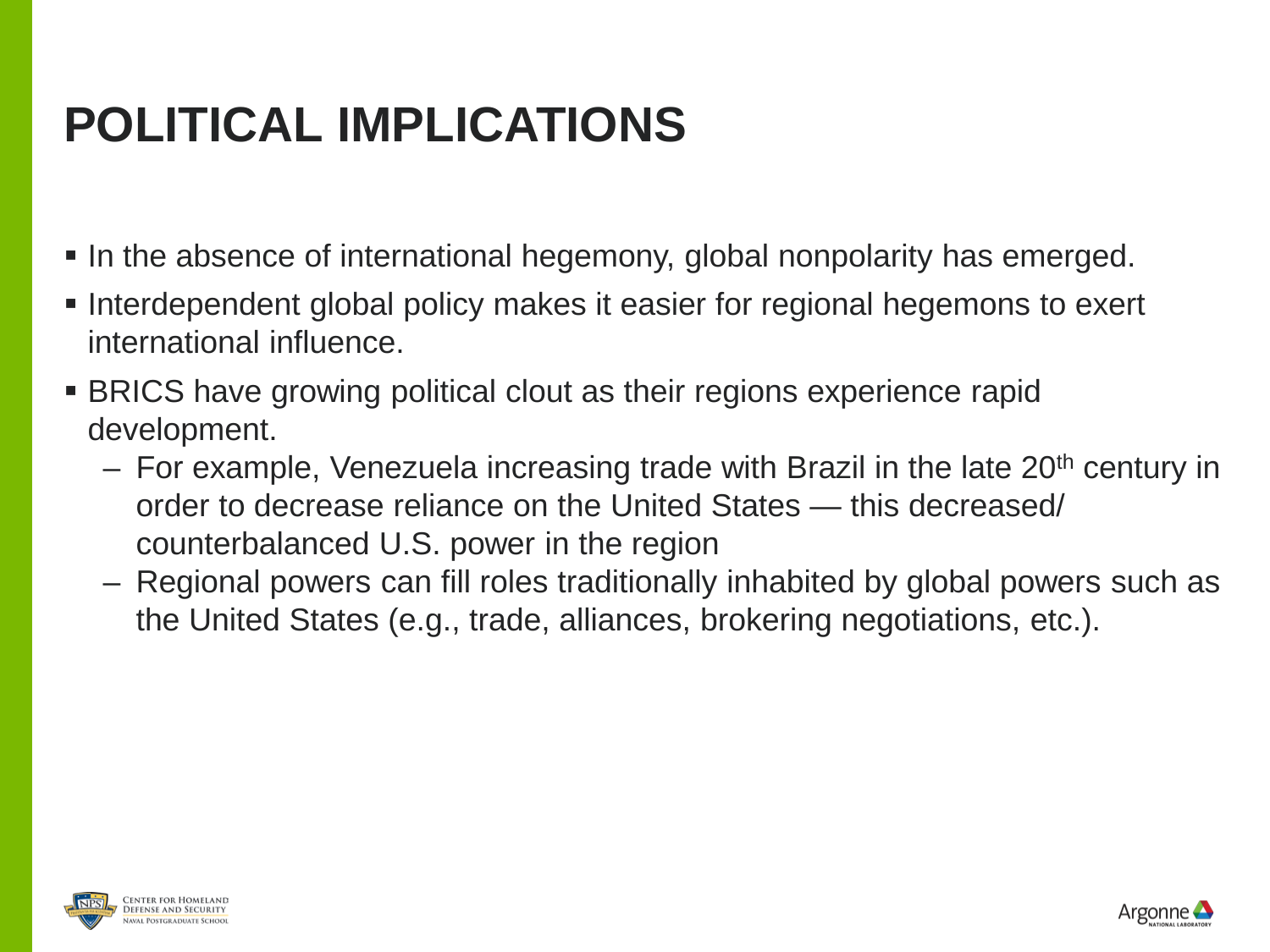# **POLITICAL IMPLICATIONS (CONT'D)**

- Traditional global powers must now contend with the political interests of emerging powers.
	- Global system of multipolarity means that traditional global powers are seeing a relative decrease in power, while rising powers see relative increase as the number of powerful actors increases.
	- Traditional global powers (United States, UK, Germany, France, etc.) wield less overall influence; the system is less predictable.
- This is somewhat interconnected to trade: political influence as a result of economic interdependence and high levels of trade.
- The interests of a dominant traditional power (maintaining status) vs a rising power (continuing to gain influence).



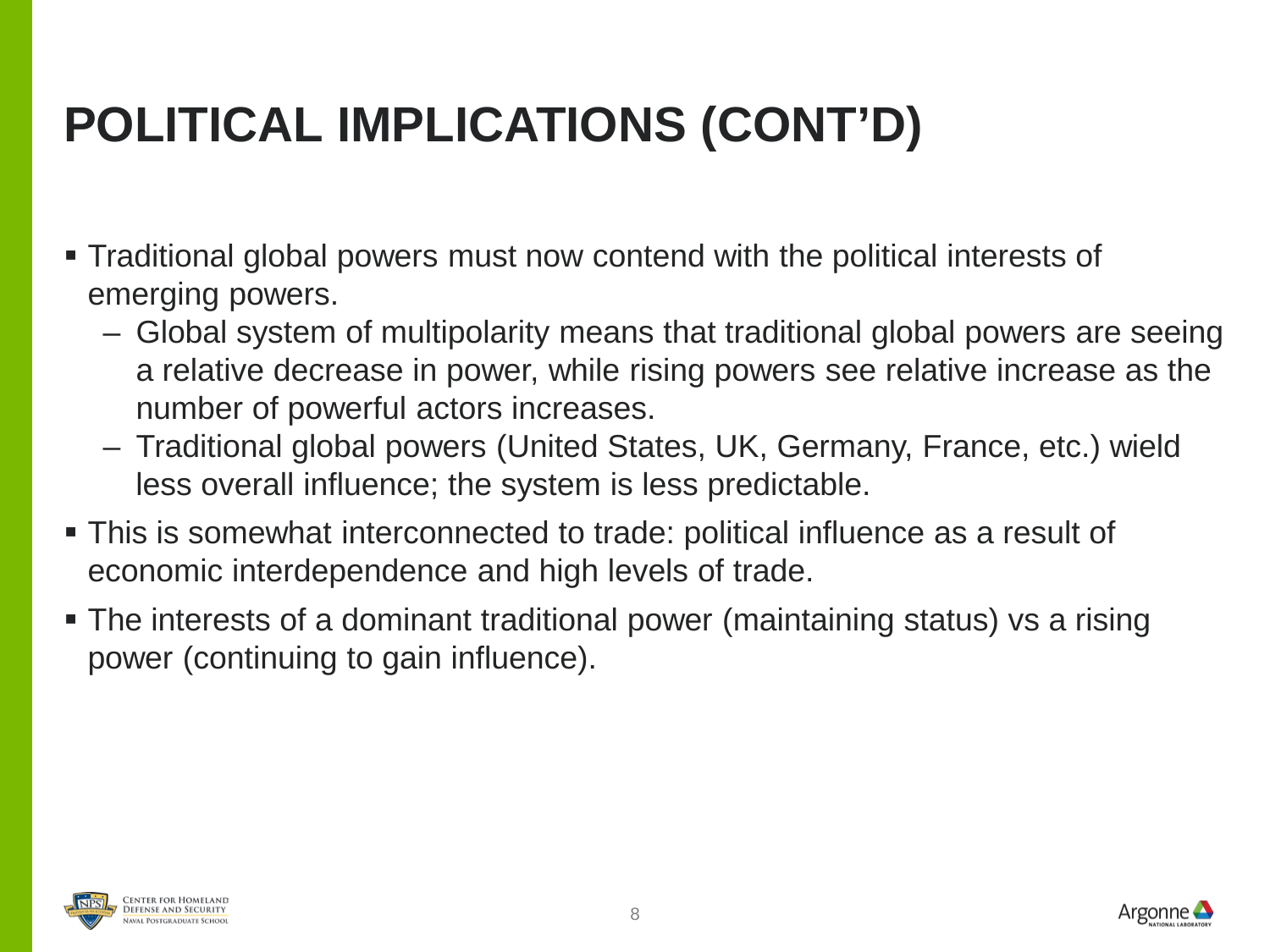#### **ECONOMIC IMPLICATIONS**

- Some scholars argue that regional power fluctuations have a significant impact on global trade and whether countries and regions buy into economic interdependence.
- As regional powers—particularly in Asia—gain international influence, some argue that economic global governance will—and must—shift in response.
- Emerging and developing economies critical of the IMF quota share of governance—they are excluded in favor of European countries.
	- This has been acknowledged by the IMF Board of Governors and an adjustment to the governance shares was proposed in 2010 to reduce European shares and increase shares to developing countries.
	- However, the United States (a traditional global power with about 17% of vote shares in IMF governance) is unable to get Congressional approval to go ahead with these quota adjustments.
- This is indicative of the tension between rising economic powers and traditional global powers.



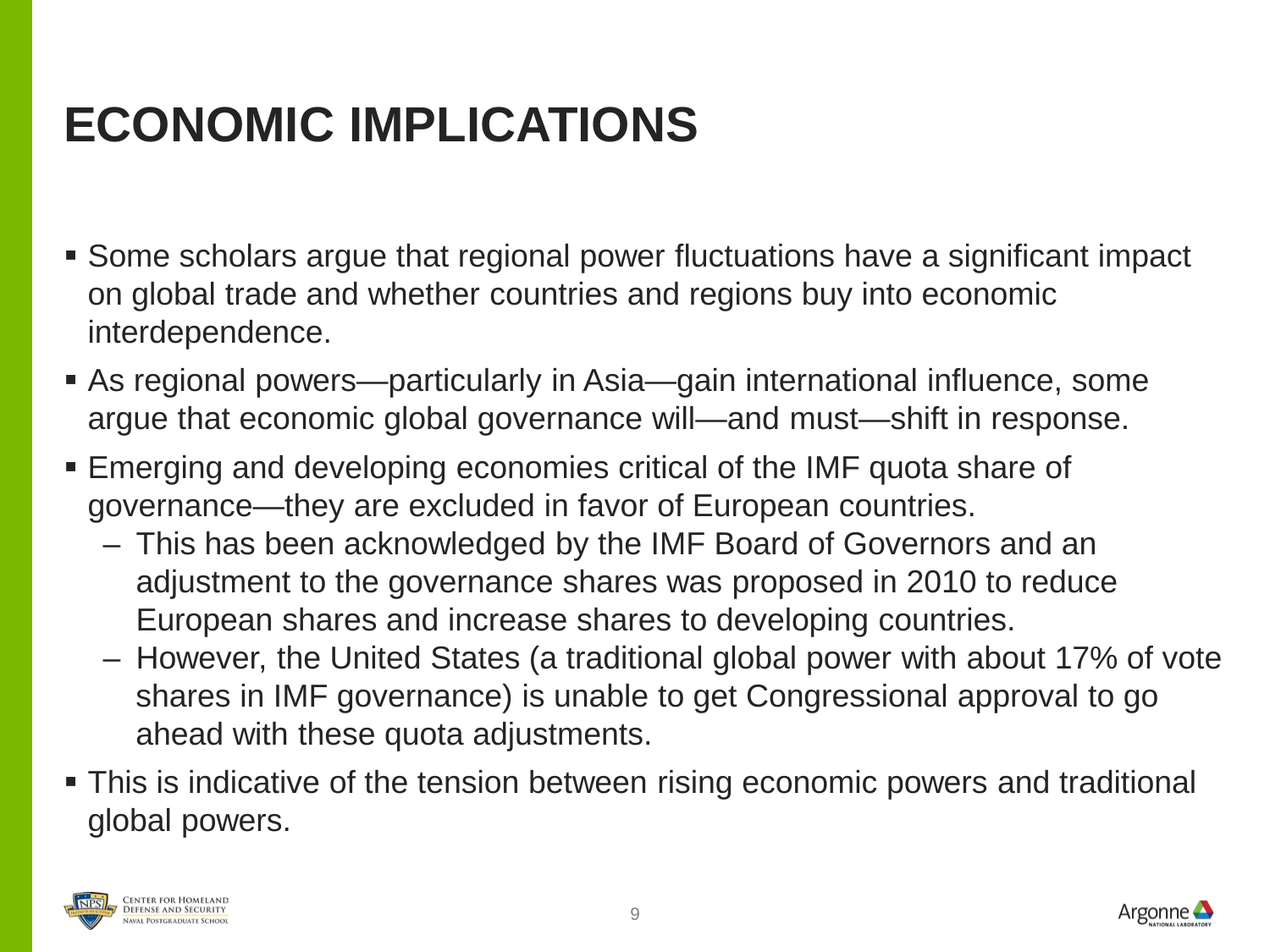# **ECONOMIC IMPLICATIONS (CONT'D)**

- Institutions such as the IMF may struggle to reconcile the interests of traditional powers with emerging regional powers.
	- It is obviously not in the interest of European powers to decrease their own shares in the IMF.
	- However, given the growing economic and trade power of countries such as the BRICS, these shifts are warranted and arguably crucial.
- **If the states with greater input in IMF policy (economic stability, growth,** cooperation, trade, etc.) are those with greater historical economic influence rather than current economic power, the institution may not come to the best decisions or key countries may decline to cooperate.
- The difficulty experienced by the IMF in taking global economic shifts in stride is indicative of the tension between the established global economic order and the economic trend-line.
- The further disbursement of economic powers in a nonpolar world may lead to uncertainty and uncharted economic territory.



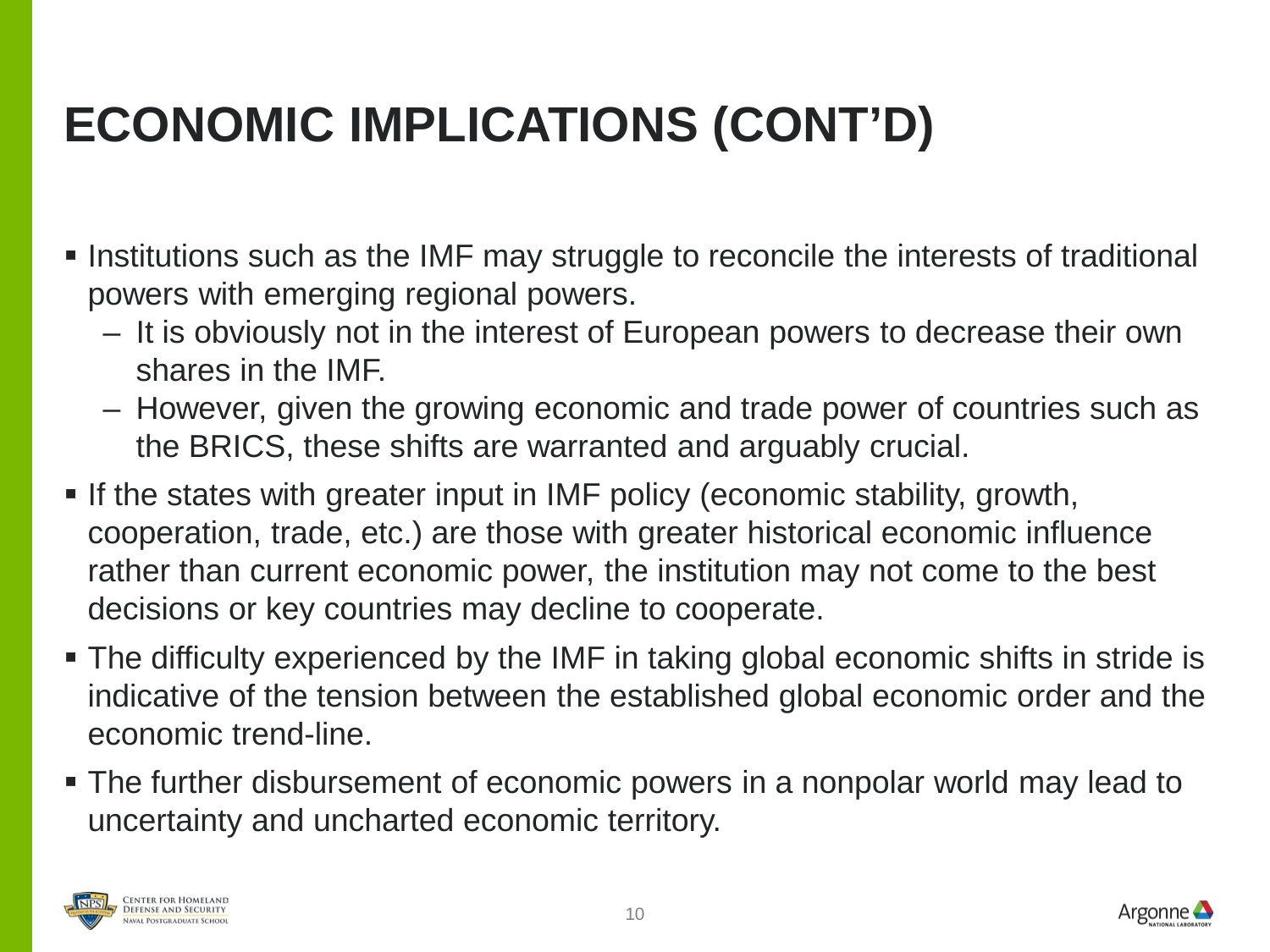#### **SECURITY IMPLICATIONS**

- Security issues typically emerge within a regional context, and thus some scholars argue that they are best understood and dealt with regionally
- **This gives increasing importance and power to regional powers.**
- **This impacts not only how regional security issues are dealt with, but how** outside actors generally interact with states within the region.
- Regional powers are important actors within regional institutions formed to deal with security issues.
- However, security cooperation may be difficult when a state is seeking to make a power grab in the region, or when trust is low.
	- Sometimes regional security threats come from powerful states within the region itself.



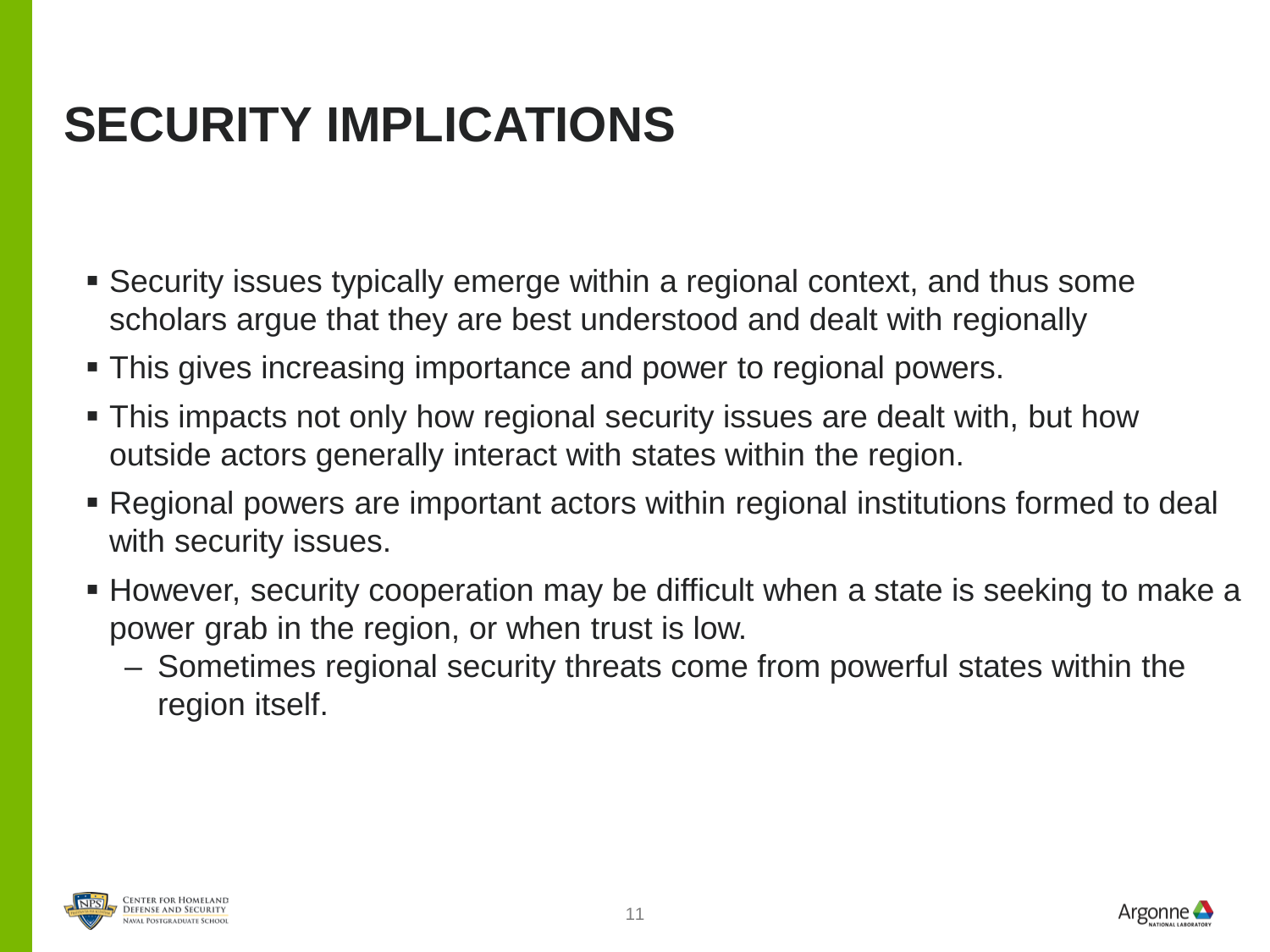### **SECURITY IMPLICATIONS – CASE STUDY**

- Asia marked by security uncertainty as China and other states pursue territory in the South China Sea and increase military expansion.
- **These tensions are compounded by China's growing status as a regional** hegemon and international influence.
- ASEAN Regional Forum (ARF) intended to enhance security cooperation in the region.
	- May ease tension between China and states such as Japan.
	- However, this cooperation is not easy to initiate as it may not be perceived to be in the best interest of an individual state.
- Some would argue that an active, dominant role in regional security is more beneficial to China than power plays for territory in the South China Sea.
	- Regional security influence provides opportunities to set the agenda and stay informed of other states' priorities.



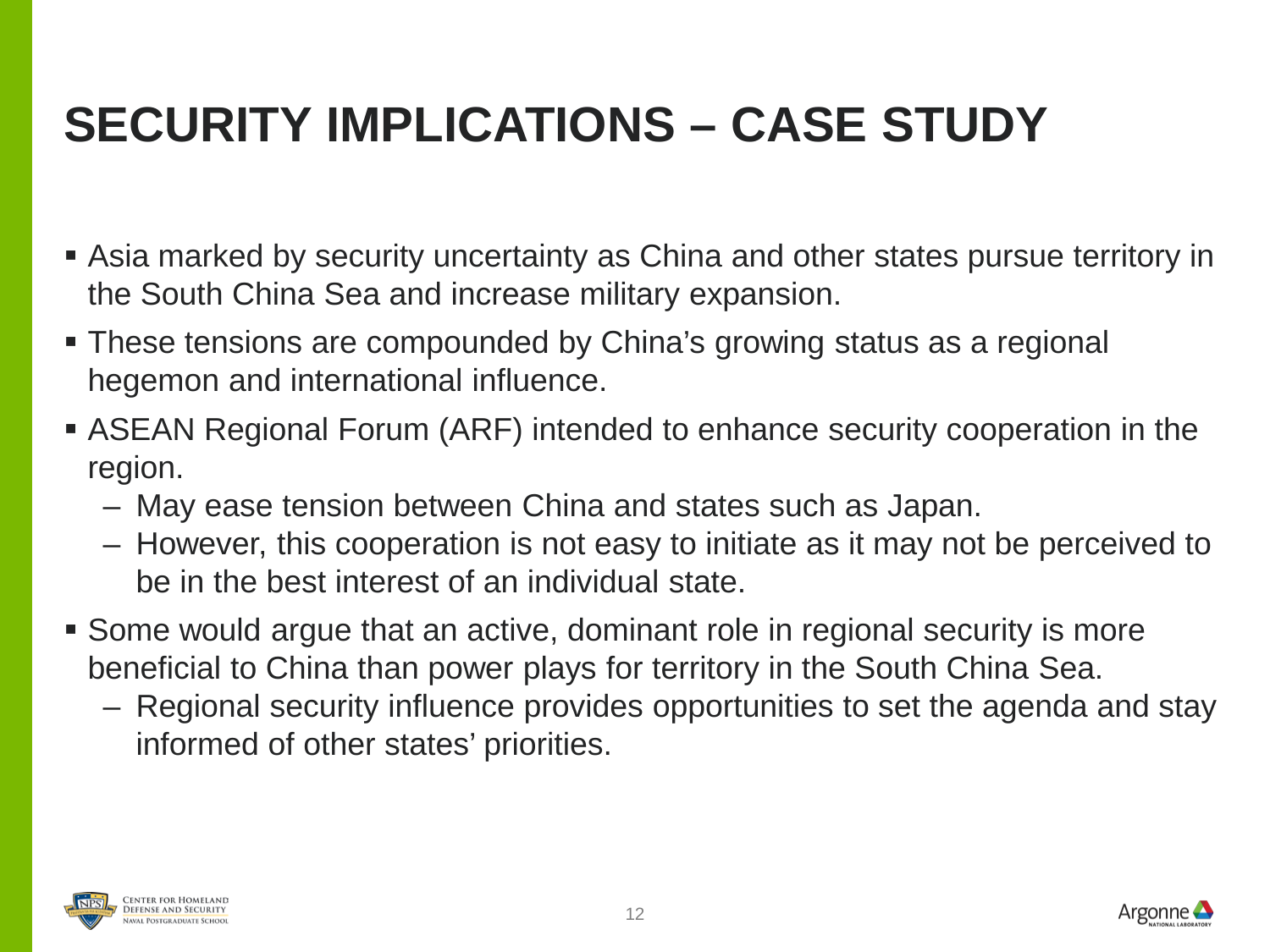#### **POLITICAL / ECONOMIC / SECURITY IMPLICATIONS – CASE STUDY**

- China's increasing influence in the South American region seen as somewhat of a threat to U.S. security.
	- Competition for scarce resources such as oil.
	- Trade between Brazil and China counterbalancing U.S. power/influence.
	- Requires the United States to focus more attention and resources on the Western hemisphere rather than involving itself further in Asia.
- Historically, the United States has seen little competition in the Western hemisphere; however, interdependence and technological advances make it easier for China to involve itself in South America, complicating regional security for the United States.
	- This not only increases China & Brazil's relative power, but creates uncertainty for the United States  $\rightarrow$  it is beneficial for regional powers China and Brazil.



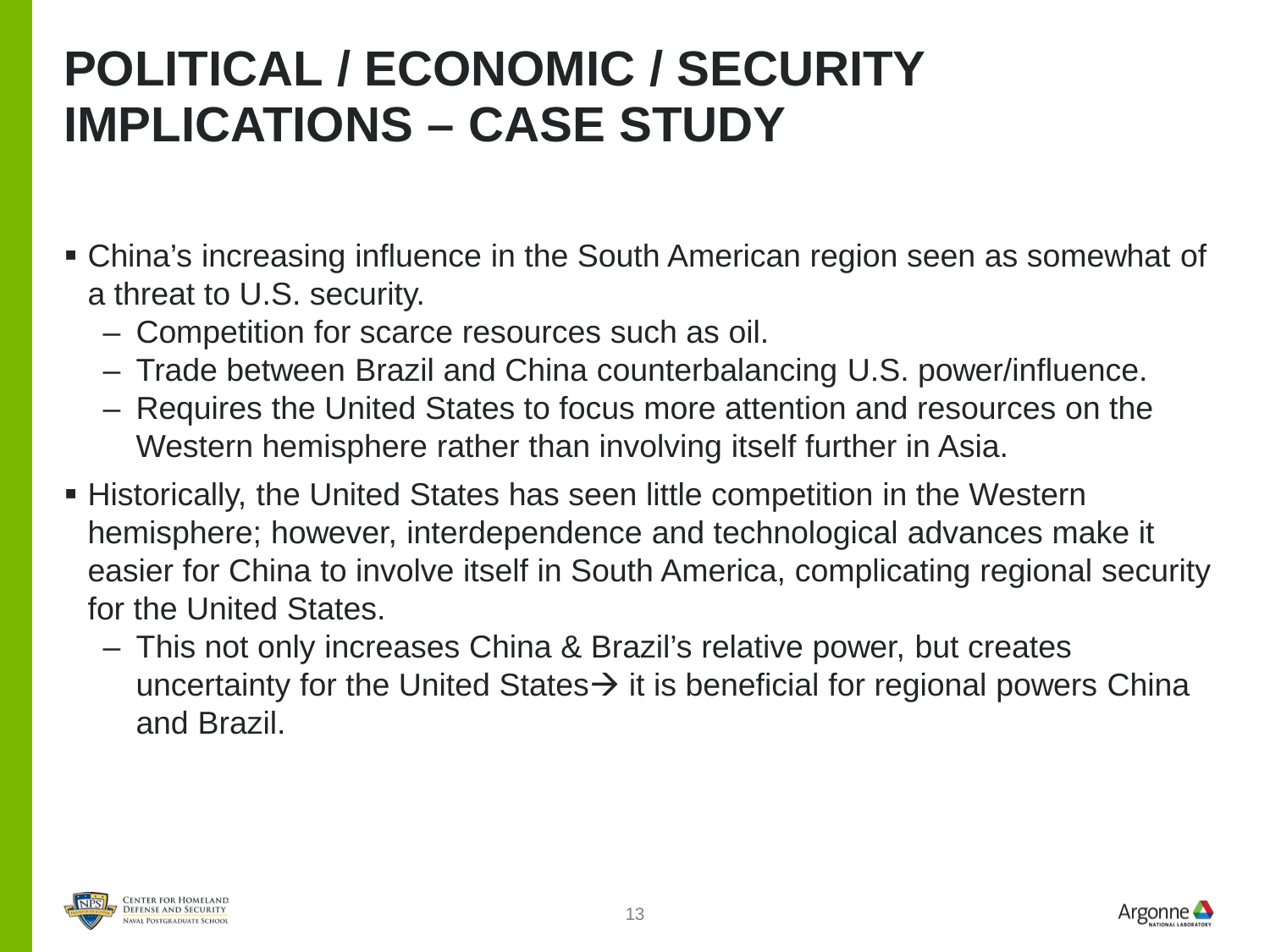#### **EXISTING AND RECOMMENDED POLICY**

- Existing global institutions—such as the IMF—are structured in the interest of advanced economies and traditional global powers.
	- Some scholars predict that these structures must shift to accommodate the growing influence of less developed regional powers in the future.
- Some publications also recommend the increased leverage of regional powers to solve regional security issues that impact the broader international system.
	- For example, relying on regional powers to facilitate regional cooperation stemming the flow of illegal arms to terrorist groups.
- Multilateralism and increased relations between established global powers and rising regional powers are essential.
	- Established powers will certainly maintain influence, but must take into account the relevance of the interests of the BRICS.



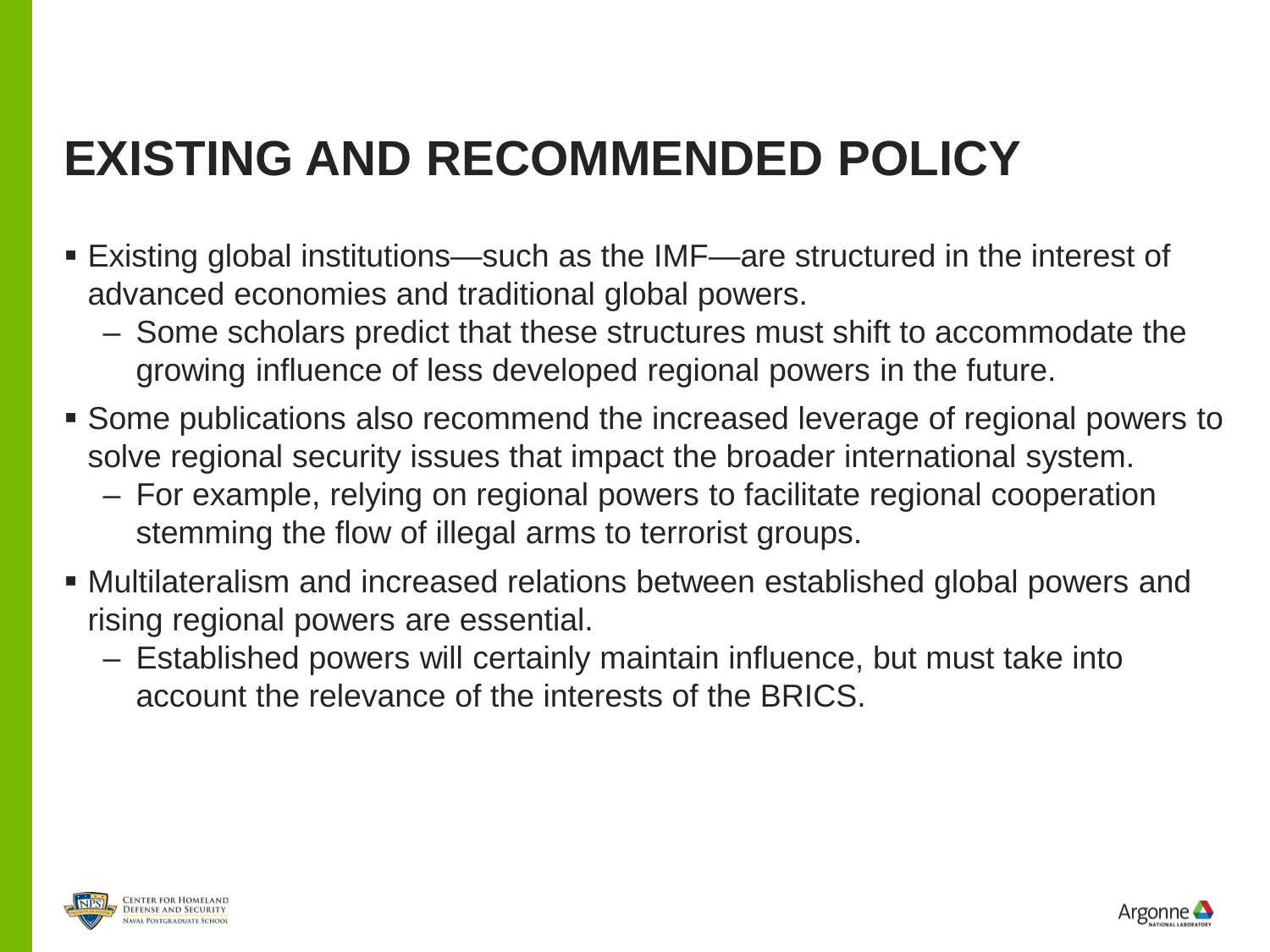#### **RESOURCES**

- The following resources provide further information on this topic:
	- Nolte, Detlef. "How to Compare Regional Powers: Analytical Concepts and Research Topics." *Review of International Studies* 36.04 (2010): 881-901. [https://ecpr.eu/Filestore/PaperProposal/212a550d-597b-4f60-86df-ec73a8e43707.pdf,](https://ecpr.eu/Filestore/PaperProposal/212a550d-597b-4f60-86df-ec73a8e43707.pdf) Accessed March 16, 2017.
	- Allen, Michael A. "The Influence of Regional Power Distributions on Interdependence. "*Journal of Conflict Resolution* (2016):
		- [https://wpsa.research.pdx.edu/papers/docs/Regional%20Power%20and%20Trade%20-](https://wpsa.research.pdx.edu/papers/docs/Regional%20Power%20and%20Trade%20-%20WPSA%202015.pdf) %20WPSA%202015.pdf, Accessed March 16, 2017.
	- Stewart-Ingersoll, Robert, and Derrick Frazier. *Regional Powers and Security Orders: A Theoretical Framework*. London: Routledge, 2012.

 Additional research materials and information sources regarding this topic can be found in the associated *Literary & Scholastic Resource List*.



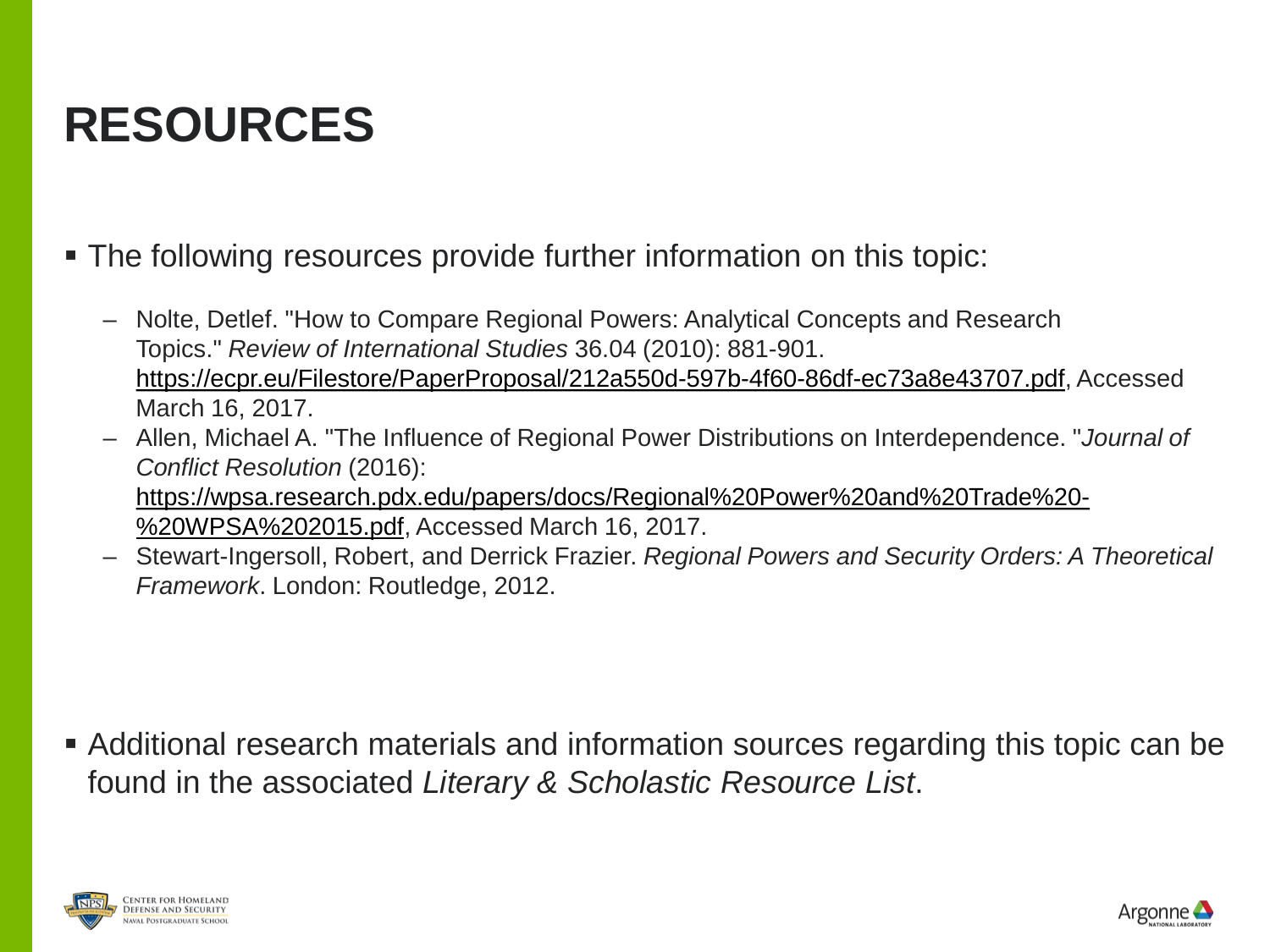



#### **Literary and Scholastic Resources – Regional Powers Attaining Global Influence**

**Date of information:** February 2017

**Overview:** While not exhaustive, the following resources provide a roadmap to understanding the shifting international system and changing role of regional powers. These resources provide a baseline of understanding, but as the international landscape continues to evolve, new data will become available and resource lists will require updates.

**Module Resource Lists to Cross-Reference:** Managing Issues as Actors Multiply, Changing Role of the Individual, Asymmetric Population Growth

#### **Organizations:**

• Pew Research Center, Global Balance of Power: Pew produces a broad range of research products and trend reporting on international and regional power dynamics. Information on research studies and publications can be found at <http://www.pewresearch.org/topics/global-balance-of-power/>

#### **Recent Publications and Journal Articles:**

- Emerging Powers and Global Governance: Whither the IMF?: This article describes the increasing power and influence of regional powers Brazil, Russia, India, China, and South Africa. It speculates on the implications for the global system.
	- o *Citation*: Mohan, Rakesh, and Muneesh Kapur. Emerging Powers and Global Governance: Whither the IMF? Working paper. International Monetary Fund, 2015. Accessed March 2017.
- How to Compare Regional Powers: Analytical Concepts and Research Topics: This paper discusses criteria and characteristics of regional powers as well as their international role. It provides a basic overview of regional powers while also addressing their role in the changing international system.
	- o *Citation:* Nolte, Detlef. "How to Compare Regional Powers: Analytical Concepts and Research Topics." *Review of International Studies* 36.04 (2010): 881-901. Accessed March 15, 2017. <https://ecpr.eu/Filestore/PaperProposal/212a550d-597b-4f60-86df-ec73a8e43707.pdf>.
- Brazil's Global Ambitions: This Brookings article details the growing influence of Brazil and the challenges it faces as an increasingly powerful yet still notably impeded international actor.
	- o *Citation:* Trinkunas, Harold. "Brazil's Global Ambitions Brookings Institution, 28 July 2016. Accessed February 4, 2017. <https://www.brookings.edu/articles/brazils-global-ambitions/>.
- The Influence of Regional Power Distributions on Interdependence: This paper addresses several hypotheses concerning the dynamic between regional hegemons and international trade.
	- o *Citation:* Allen, Michael A. "The Influence of Regional Power Distributions on Interdependence." *Journal of Conflict Resolution* (2016): n. pag. Web. 16 Mar. 2017. [https://wpsa.research.pdx.edu/papers/docs/Regional%20Power%20and%20Trade%20-](https://wpsa.research.pdx.edu/papers/docs/Regional%20Power%20and%20Trade%20-%20WPSA%202015.pdf) [%20WPSA%202015.pdf.](https://wpsa.research.pdx.edu/papers/docs/Regional%20Power%20and%20Trade%20-%20WPSA%202015.pdf)
- Brazil as a Regional Power: Views from the Hemisphere: This report present multiple perspectives on the role of Brazil both within the region and the world.